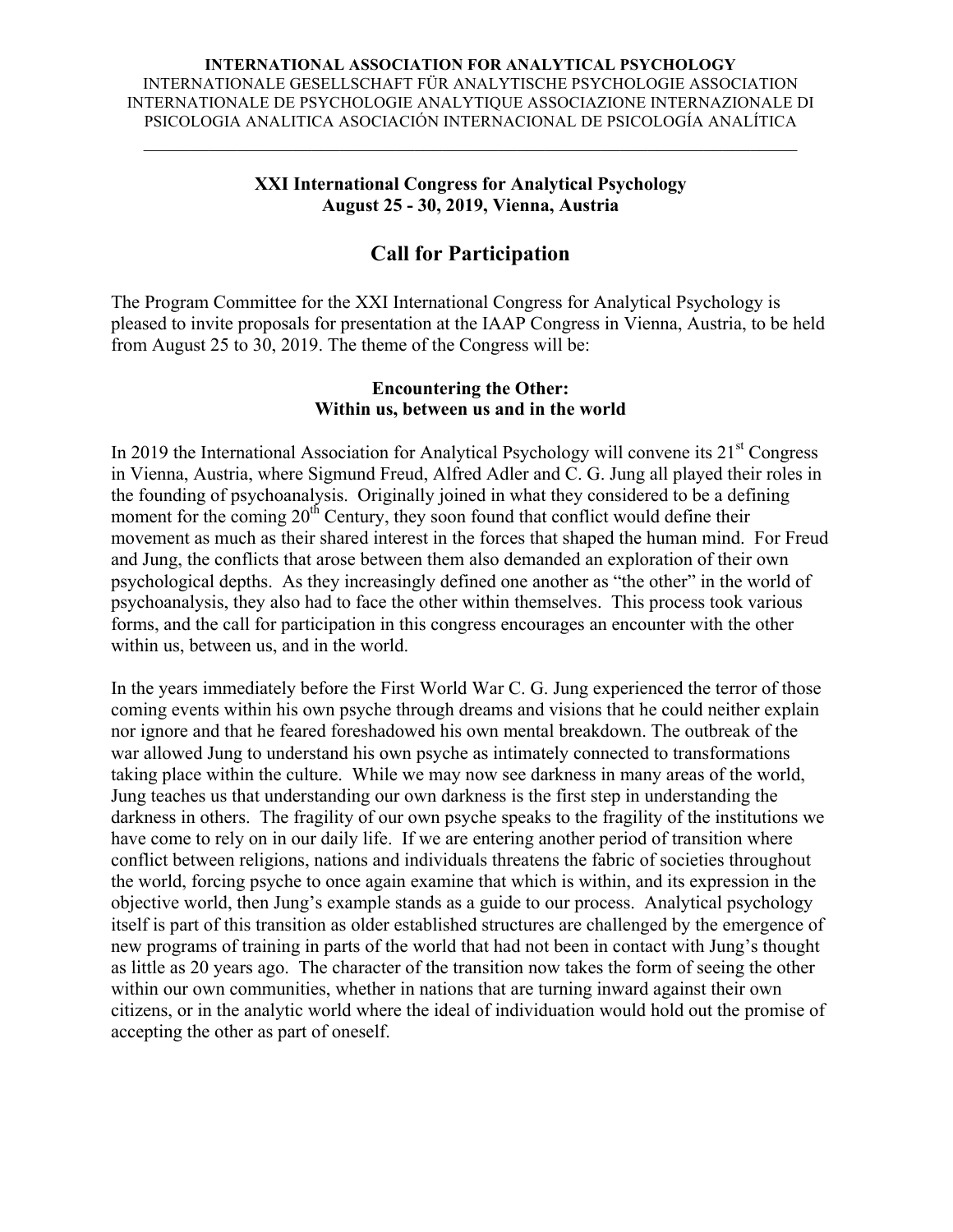While discussions of the other have become common place in many areas of cultural analysis, the theme of this congress looks first of all to the other within our selves, where, like Jung, we may both see the outlines of larger cultural movements, but at the cost of the stability of our own sense of self. The challenge that the congress places before the analytic community is to examine the manifestations of the fear of the other within, as a guide to understanding the experience of otherness that threatens the world we inhabit. Questions that arise as we begin this process of self-examination include the future development of analytical psychology as it becomes a more global movement, the training of analysts to work in a global community that faces a rapidly changing scientific, political and cultural environment, and the role of analytical psychology in the larger world of political and cultural activity.

In addition to presentations in the traditional plenary and breakout format, it is the intention of the program committee to encourage presentations that explore alternative approaches to the theme of the congress. While all presentations will necessarily have to fall within the technical and logistical limitations of the congress, the committee will consider presentations involving the use of media such as film, hypertext, performance or other modes of presentation, or involving group experiences or other experiential contributions. Any extraordinary costs for a presentation including specialized equipment must be born by the presenter.

We intend to continue the tradition of poster sessions, which may be presented by trainees as well as analysts. As was the case in Kyoto, posters will be exhibited and the authors will have the opportunity to give a short oral presentation of 5-10 minutes in a breakout session. The poster sessions will be included in the Congress proceedings.

Feedback from the questionnaire following the Kyoto Congress indicated the desire for more clinical presentations and for more discussion of the presentations. In response to this feedback, we would like to continue to offer a category of "clinical case presentation". Those wishing to present a case study are invited to send a proposal in this category.

In past congresses, pre-congress workshops and master classes have played an important role in the overall congress experience. The program committee expects that workshops and possibly master classes will be part of the Vienna congress, and will be accepting proposals for precongress events.

The Program Committee is also looking into other ways to foster discussion in both the plenary and breakout sessions.

Proposals should be no more than 500 words, including a title, and should be submitted no later than October  $1<sup>st</sup>$ , 2017. Please submit proposals by email using the form at the end of this letter to:

#### Vienna2019@iaap.org

A cover sheet should include the following information:

- 1. Names of presenter(s),
- 2. Academic or other affiliations,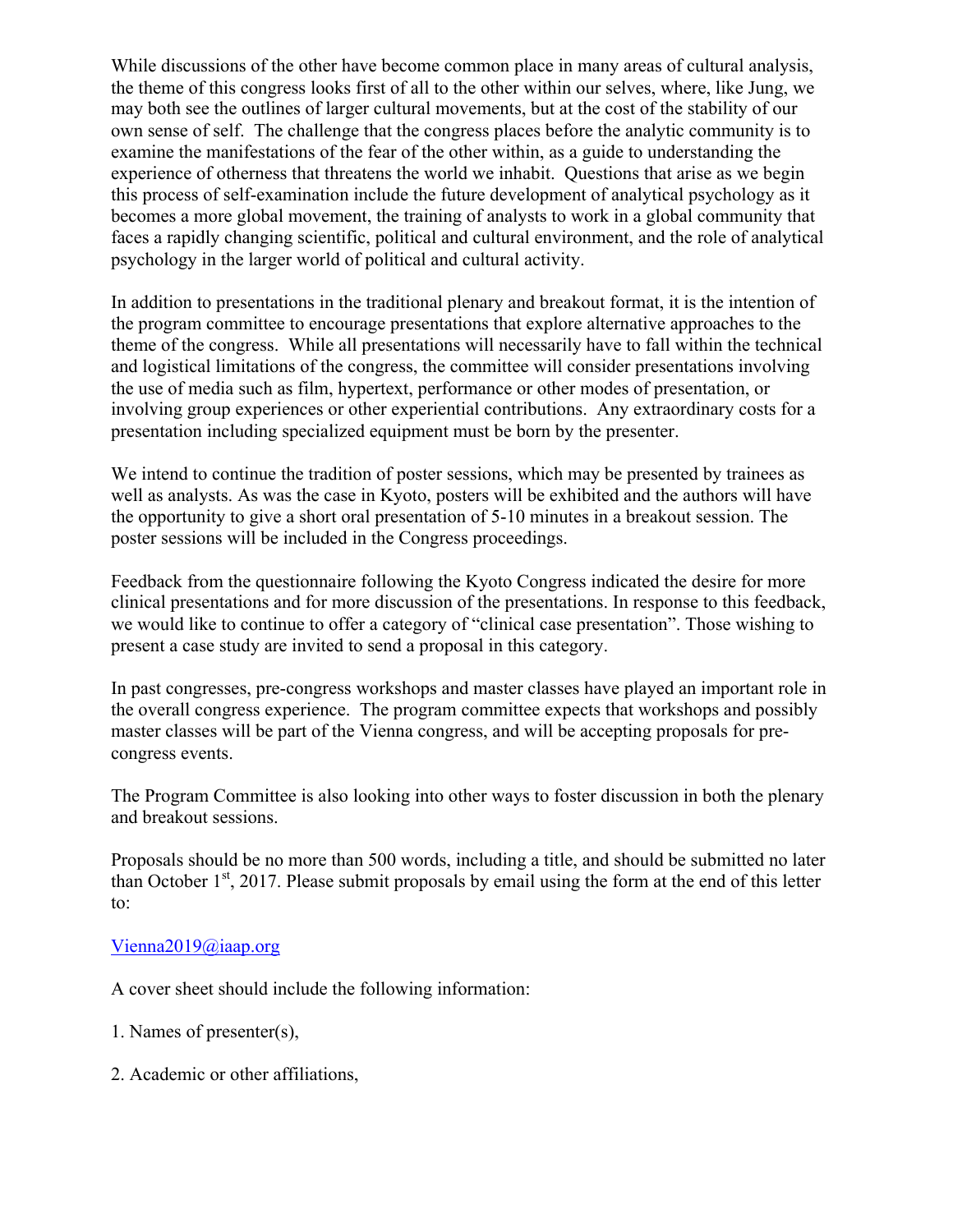3. Country,

4. Group Member,

- 5. Language of presentation,
- 6. Format of presentation, (oral, media, pre-congress workshop, experiential, etc.)
- 7. Category of presentation, (theory, case presentation, etc.)
- 8. Title of presentation,
- 9. Presentations in previous Congresses.
- 10. Summary of proposal (500 words or less)

A confirmation of each proposal will be sent upon receipt. If you do not receive a confirmation within a few days of submitting a proposal, please contact the program chair at:

### Hogenson@mac.com

Program decisions will be announced before the end of June in late spring to early summer 2018.

Please note that should your proposal be accepted no honorariums or expenses can be paid to presenters. Submission of a proposal will be understood to indicate a willingness to attend the entire Congress if the proposal is accepted. Presenters must then pre-register for the Congress, and may take advantage of the early registration discount. Presenters may also be asked to act as moderators for other presentations during the congress.

Inquiries about the program should be sent to:

## Vienna2019@iaap.org

The Organizing Committee, chaired by Asa Liljenroth-Denk from OGAP, has already started its preparation. The site for the congress with is The University of Vienna (https://www.univie.ac.at/en/). Additional information on accommodations, registration and related matters will be available shortly.

We look forward to receiving your proposals.

With very best wishes from the Program Committee of the XXI International Congress for Analytical Psychology

George Hogenson (CSJA), Vice-President, Chair Misser Berg (DSAP), Vice-President Gerhard Burda (OGAP)